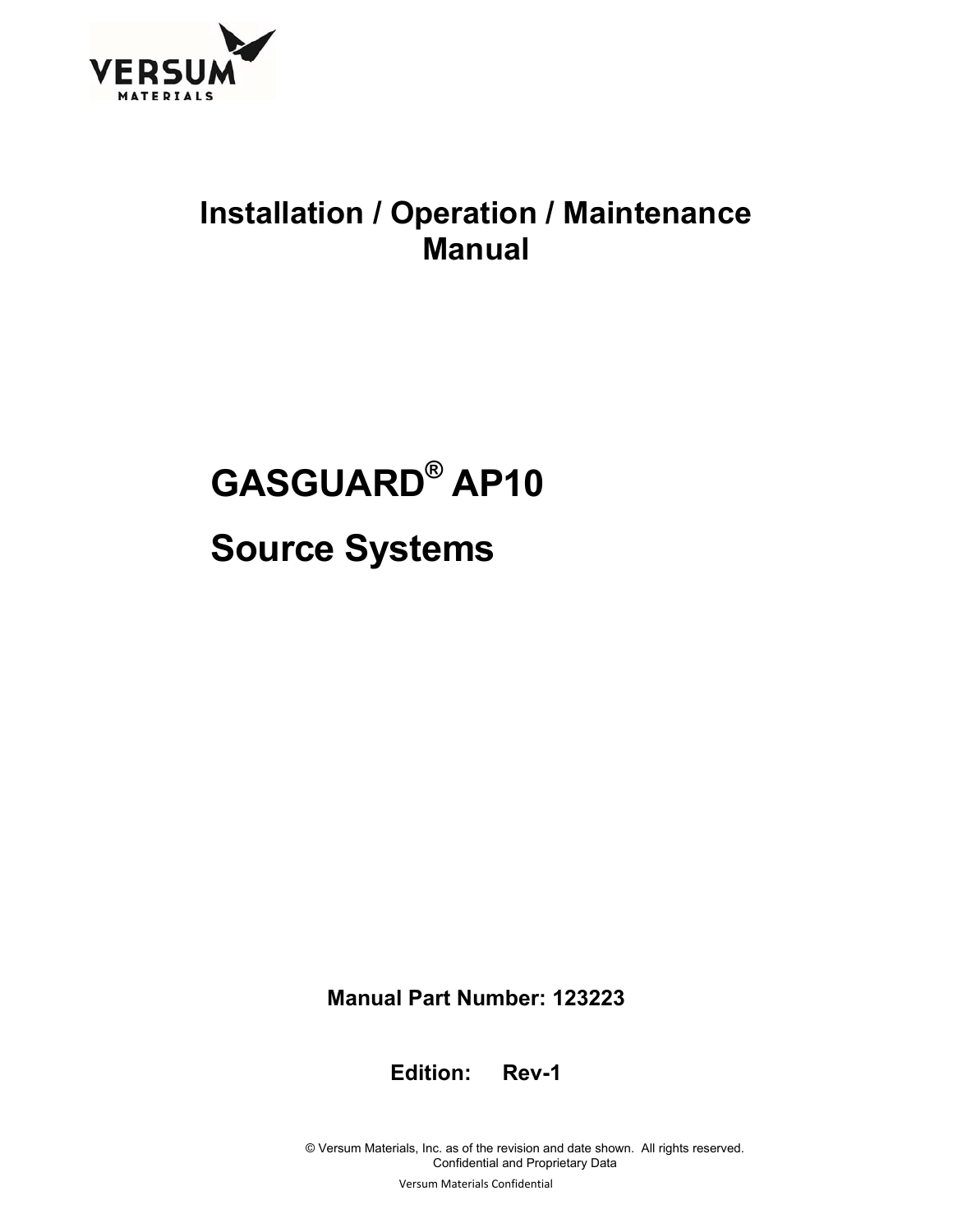

The information and data contained herein are proprietary to Versum Materials, Inc. and are not to be copied, reproduced, duplicated, or disclosed to others, in whole or in part, without prior written consent of Versum Materials, Inc. The information and data should be available only to those with a need to know. Versum Materials, Inc. makes no representation that the information and data is appropriate for the recipient, and each recipient needs to independently evaluate the appropriateness of the information and data for its use.

This Installation and Operation Manual is subject to change without notification. For current technical information please call Product Support at (866)624-7677 from continental U.S., or write Versum Materials, Inc., 1919 Vultee Street, Allentown, PA 18103, attention: Product Support.

Printed in the U.S.A.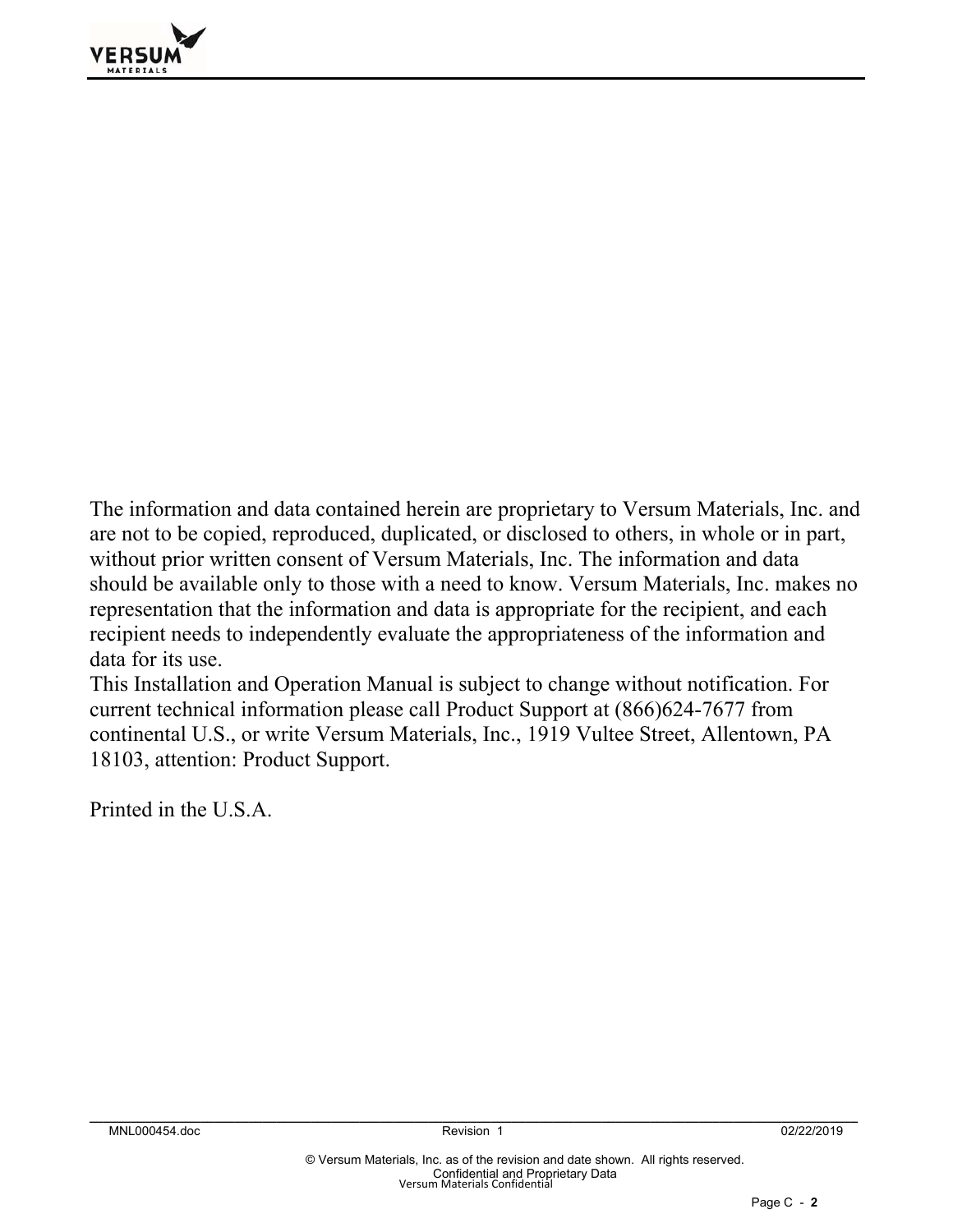

#### **WARRANTY**

Versum Materials, Inc. (hereinafter referred to as "Versum Materials") warrants that: (A) Each new Versum Materials Delivery System is free from defects in material and workmanship under normal use and service for a period of one year from the date of delivery by Versum Materials to the first purchaser.

(B) Each new accessory is free from defects in material and workmanship under normal use and service for a period of one (1) year from the date of delivery by Versum Materials to the first purchaser.

If any product requires service during the applicable warranty period, the purchaser should communicate directly with Versum Materials to determine appropriate repair. Repair or replacement will be carried out at Versum Materials expense subject to the terms of this warranty. It is the responsibility of the customer to perform routine maintenance and periodic calibration.

In no event shall Versum Materials be liable for any incidental, indirect or consequential damages in connection with the purchase or use of any Versum Materials product. This warranty shall not apply to, and Versum Materials shall not be responsible for, any loss arising in connection with the purchase or use of any Versum Materials product which has been repaired by anyone other than an authorized Versum Materials service representative or altered in any way so as, in Versum Materials judgment, to affect its stability or reliability, or which has been subject to misuse or negligence or accident, or which has the unit or lot number altered, effaced or removed, or which has been used otherwise than in accordance with the instructions furnished by Versum Materials. This warranty is in lieu of all other warranties, express or implied, and all other obligations or liabilities on Versum Materials part, and Versum Materials neither assumes nor authorizes any representative or other person to assume for it any other liability in connection with the sale of Versum Materials equipment.

#### **VERSUM MATERIALS DISCLAIMS ALL OTHER WARRANTIES, EXPRESS OR IMPLIED, INCLUDING ANY WARRANTY OF MERCHANTABILITY OR OF FITNESS FOR A PARTICULAR PURPOSE OR APPLICATION.**

Address:

 Versum Materials, Inc. 1919 Vultee Street Allentown, PA 18103, U.S.A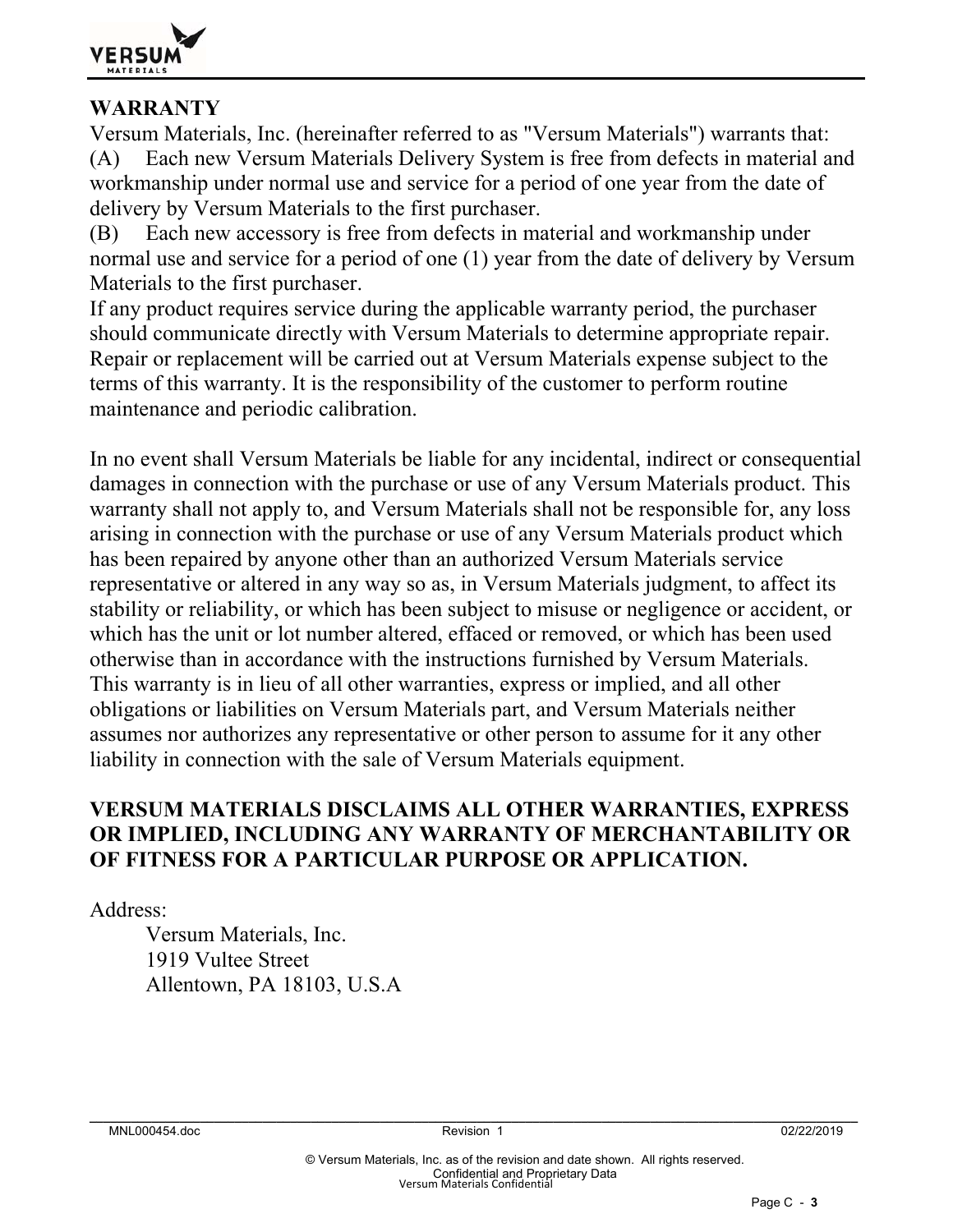

### **Revision Control Summary**

| <b>Chapter</b>                                        | <b>Revision</b> | <b>File Name</b> |
|-------------------------------------------------------|-----------------|------------------|
| <b>Introduction</b>                                   | $Rev-0$         | MNL000455.doc    |
| <b>Initial Release</b><br>$\bullet$                   |                 |                  |
| <b>Chapter 1 – Safety Warnings</b>                    | $Rev-0$         | MNL000456.doc    |
| <b>Initial Release</b><br>$\bullet$                   |                 |                  |
| <b>Chapter 2 – Dimensions and Mounting</b>            | $Rev-0$         | MNL000457.doc    |
| <b>Initial Release</b><br>$\bullet$                   |                 |                  |
| <b>Chapter 3 – Tubing Connections</b>                 | $Rev-0$         | MNL000458.doc    |
| <b>Initial Release</b><br>$\bullet$                   |                 |                  |
| <b>Chapter 4 – Electrical Connections</b>             | $Rev-0$         | MNL000459.doc    |
| <b>Initial Release</b><br>$\bullet$                   |                 |                  |
| <b>Chapter 5 – Helium leak Testing</b>                | $Rev-0$         | MNL000460.doc    |
| <b>Initial Release</b><br>$\bullet$                   |                 |                  |
| <b>Chapter 6 - Source System Functional Checklist</b> | $Rev-0$         | MNL000461.doc    |
| <b>Initial Release</b><br>$\bullet$                   |                 |                  |
| <b>Chapter 7 – System Description</b>                 | $Rev-0$         | MNL000462.doc    |
| <b>Initial Release</b>                                |                 |                  |
| <b>Chapter 8 – Operating Procedures</b>               | $Rev-0$         | MNL000463.doc    |
| <b>Initial Release</b><br>$\bullet$                   |                 |                  |
| <b>Chapter 9 - Troubleshooting</b>                    | $Rev-0$         | MNL000464.doc    |
| <b>Initial Release</b><br>$\bullet$                   |                 |                  |
| <b>Chapter 10 – Maintenance</b>                       |                 |                  |
| MNL000454.doc                                         | Revision 1      | 02/22/2019       |